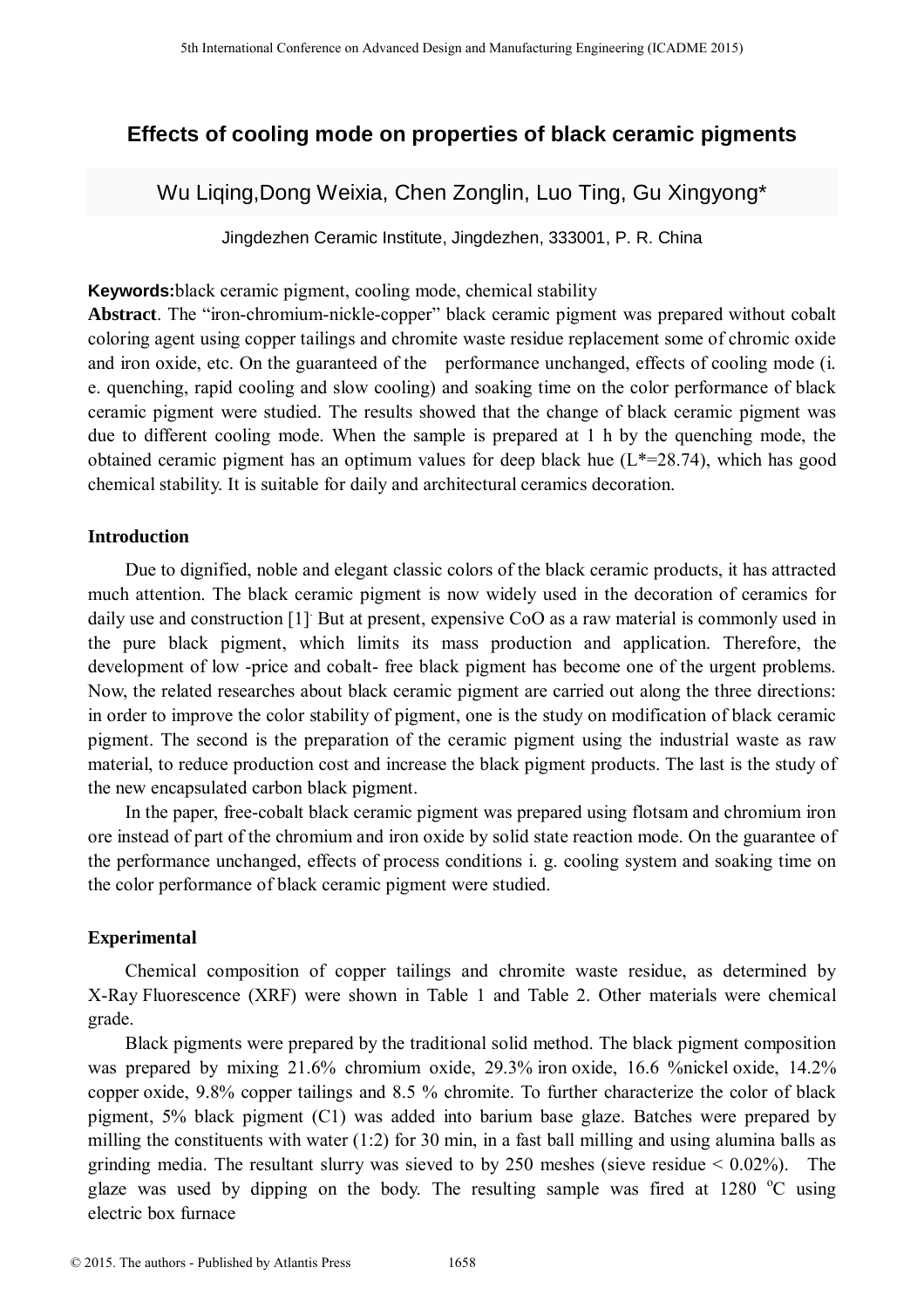|                                                                         | Elements         | Cu    | Au    | Ag  | As     | Sb    | Bi    | Pb             | Zn   | Fe    |       | Si |       |
|-------------------------------------------------------------------------|------------------|-------|-------|-----|--------|-------|-------|----------------|------|-------|-------|----|-------|
|                                                                         | contents $(\% )$ | 0.44  | 0.4   | 6.3 | 0.28   | 0.14  | 0.01  | 0.43           | 1.58 |       | 43.31 |    | 29.05 |
| Tab. 2 Major elements and their content of chromite waste residue<br>Ca |                  |       |       |     |        |       |       |                |      |       |       |    |       |
|                                                                         | Elements         | Na    | Al    | Si  |        | P     | S     | $\bf{K}$       |      |       | Ti    |    | V     |
|                                                                         |                  | 0.086 | 2.55  |     | 10.511 | 0.036 | 0.062 | 0.345          |      | 0.182 | 0.278 |    | 0.17  |
| contents $(\% )$                                                        |                  | Cr    | Mn    | Fe  |        | Co    | Ni    | C <sub>1</sub> |      |       |       |    |       |
|                                                                         |                  | 49.11 | 0.702 |     | 17.448 | 0.058 | 0.071 | 0.500          |      |       |       |    |       |

Tab. 1 Major elements and their content of copper tailings

Chemical compositions of raw materials were analysized by X ray fluorescence analyzer ((PANalytical B.V.). The crystalline phases were characterized by X-ray diffraction (XRD, German).  $L^*$ ,  $a^*$ ,  $b^*$  values were characterized by fully automatic whiteness meter in a WSD-3C instrument (Beijing Kang Guang instrument co., LTD). To investigate the chemical stability, 1 gram of the pigment powders were placed in 20 ml HCl aqueous solution (25%) for 24 h at room temperature, and then the final pigment powders were washed for 4-5 times and dried at 80  $^{\circ}$ C.

#### **Results and discussion**



Fig. 1 XRD patterns of the samples synthesized at different cooling condition:Fig. 1 (b) is partial enlargement drawing of (220) and (311) peaks in Fig. 1(a)

Fig. 1 (a) shows XRD patterns of the samples synthesized at different cooling mode. Fig. 1 (b) shows the partial enlargement drawing of (220) and (311) peaks in Fig. 1(a). It can be seen that all the samples are composed of several different superposition characteristic peaks ( i. g. NiFe<sub>2</sub>O<sub>4</sub>,  $CuFe<sub>2</sub>O<sub>4</sub>$ ,  $Cr<sub>2</sub>NiO<sub>4</sub>$ ),indicating that a variety of spinel maybe coexist. Compared to the sample prepared by slow cooling, the characteristic peaks of the samples via quenching and rapid cooling were broaden, suggesting that spinel crystallization degree of the sample prepared by quenching and rapid cooling is lower than that of the slow cooling.

Fig. 2 shows the effect of cooling mode on color performance (L, a\*, b\*) of the samples. For the samples after quenching, rapid cooling and slow cooling, the L\* values are 28.1, 27.1 and 27, respectively. However, the change of a\* and b\* is the opposite. It is indicated that the sample has a deep black tone after quenching. As is well known, the color of the pigment is mainly determined by the transition metal cation coordination environment and coordination number. In the spinel crystal, a variety of transition metal ions will tend to occupy A and B position due to the action of thermal motion, if the energy difference of A and B position is not enough big, especially under the high temperature condition. In general, the entropy and the corresponding disorder degree increase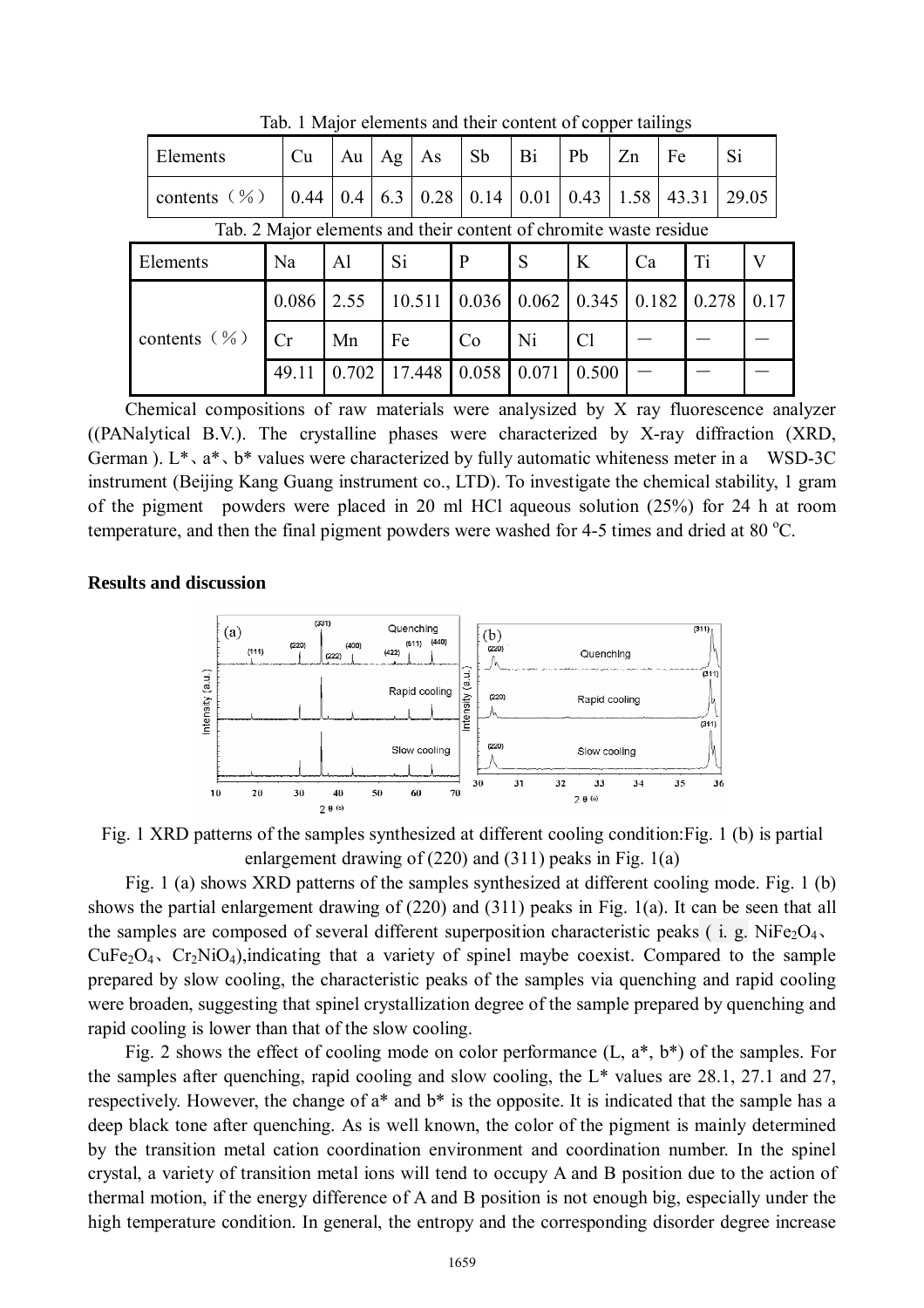with the temperature, and thus the transition metal cations will disorder the A and B distribution [2]. The samples are kept in a disorder distribution in the A and B position state of transition metal ions at high temperature after quenching treatment. For the slow cooling sample, the transition metal ions have enough time to occupy the thermodynamic equilibrium position. The disorder degree of the sample after quenching is between that of the samples after high temperature quenching and slow cooling, respectively. Therefore, the samples after the quenching and rapid cooling keep the disorder distribution of transition metal ions at high temperature. Transition metal ions such as F 5d orbitals split are diversified and strengthen the D-D transition probability [3], and thus the visible light absorption strengthens, so the blackness of the pigments enhances after quenching treatment. On the other hand, disordered distribution of transition metal ions deviate from the equilibrium position after quenching and rapid cooling process, which make lattice distortion increase (Fig. 3), thus the symmetry of the natural crystal lattice reduced, and further the asymmetry increased. Therefore, anharmonic effects of the lattice vibration and absorption of polar lattice vibration enhance [3], which make the black tone of the samples deepen due to the increase of visible absorption.





Fig. 3 shows the curves of lattice distortion and  $L^*$  of the sample C1 by different cooling mode using least square mode i. g. the Cauchy formula (1) to calculate by the XRD diffraction diagram of the spinel (Fig. 1) results.

$$
\frac{bCOSq}{I} = \frac{1}{D_{hkl}} + 4E(\frac{Sing}{I})
$$
 (1)

being β the physical width of the peak of the corresponding diffraction angle (arc),λ X-Ray wavelength, E distortion coefficient of crystal lattice,  $D_{hkl}$  the crystal block size and  $\theta$  grazing angle, respectively.